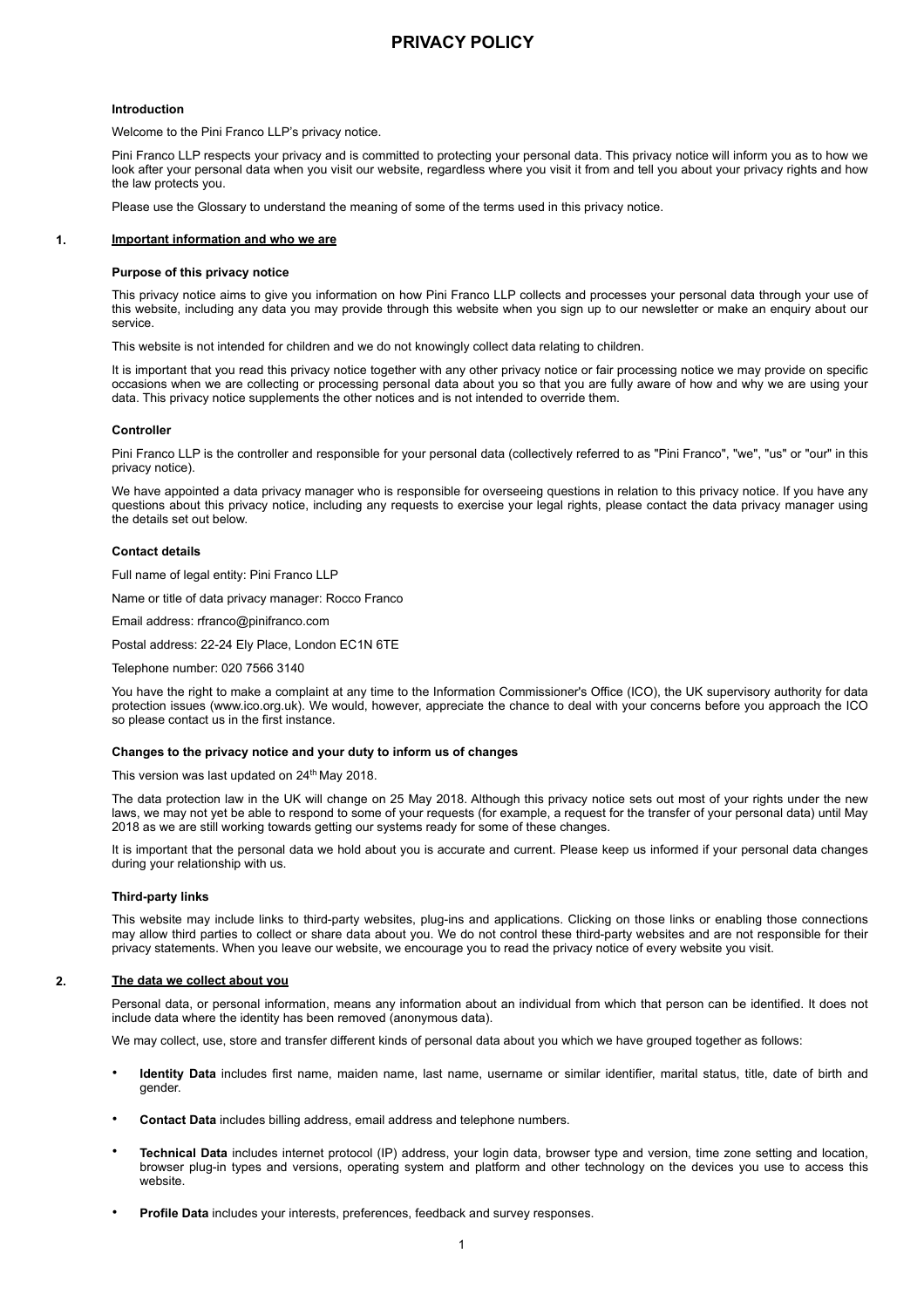- **Usage Data** includes information about how you use our website and services.
- **Marketing and Communications Data** includes your preferences in receiving marketing from us and our third parties and your communication preferences.

We also collect, use and share **Aggregated Data** such as statistical or demographic data for any purpose. Aggregated Data may be derived from your personal data but is not considered personal data in law as this data does **not** directly or indirectly reveal your identity. For example, we may aggregate your Usage Data to calculate the percentage of users accessing a specific website feature. However, if we combine or connect Aggregated Data with your personal data so that it can directly or indirectly identify you, we treat the combined data as personal data which will be used in accordance with this privacy notice.

We do not collect any **Special Categories of Personal Data** about you (this includes details about your race or ethnicity, religious or philosophical beliefs, sex life, sexual orientation, political opinions, trade union membership, information about your health and genetic and biometric data). Nor do we collect any information about criminal convictions and offences.

# **If you fail to provide personal data**

Where we need to collect personal data by law, or under the terms of a contract we have with you and you fail to provide that data when requested, we may not be able to perform the contract we have or are trying to enter into with you (for example, to provide you with goods or services). In this case, we may have to cancel a product or service you have with us but we will notify you accordingly at the time.

# **3. How is your personal data collected?**

We use different methods to collect data from and about you including through:

- **Direct interactions.** You may give us your Identity, Contact and Financial Data by filling in forms or by corresponding with us by post, phone, email or otherwise. This includes personal data you provide when you:
	- $\geq$  instruct our services:
	- $\geq$  subscribe to our service or publications:
	- $\geq$  request marketing to be sent to you:
	- $\triangleright$  enter a promotion or survey; or
	- give us some feedback.
- **Automated technologies or interactions.** As you interact with our website, we may automatically collect Technical Data about your equipment, browsing actions and patterns. We collect this personal data by using cookies, server logs and other similar technologies.
- **Third parties or publicly available sources.** We may receive personal data about you from various third parties and public sources as set out below:
	- $\geq$  Technical Data from the following parties:
	- (a) analytics providers such as Google based outside the EU;
	- (b) advertising networks; and
	- (c) search information providers.
- Identity and Contact Data from data brokers or aggregators.
- Identity and Contact Data from publicly availably sources such as Companies House and the Electoral Register based inside the EU.

# **4. How we use your personal data**

We will only use your personal data when the law allows us to. Most commonly, we will use your personal data in the following circumstances:

- Where we need to perform the contract we are about to enter into or have entered into with you.
- Where it is necessary for our legitimate interests (or those of a third party) and your interests and fundamental rights do not override those interests.
- Where we need to comply with a legal or regulatory obligation.

Generally we do not rely on consent as a legal basis for processing your personal data other than in relation to sending third party direct marketing communications to you via email or text message. You have the right to withdraw consent to marketing at any time by contacting us.

# **Purposes for which we will use your personal data**

We have set out below, in a table format, a description of all the ways we plan to use your personal data and the legal bases we rely on to do so. We have also identified what our legitimate interests are where appropriate.

Note that we may process your personal data for more than one lawful basis depending on the specific purpose for which we are using your data. Please contact us if you need details about the specific legal basis we are relying on to process your personal data where more than one basis has been set out in the table below.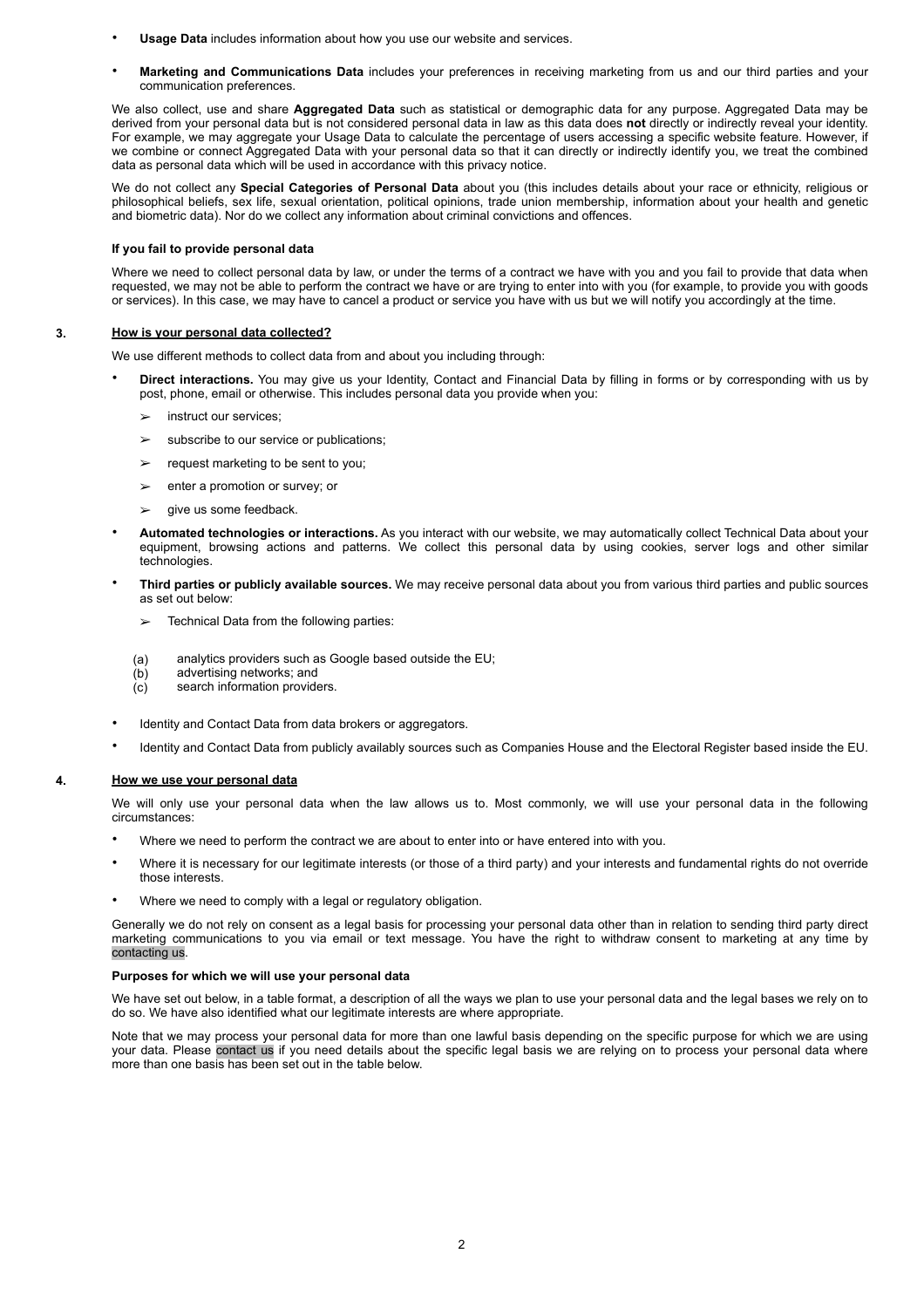| <b>Purpose/Activity</b>                                                                                                                                                                 | Type of data                                                                                                 | Lawful basis for processing including basis of<br>legitimate interest                                                                                                                                                                                                                              |
|-----------------------------------------------------------------------------------------------------------------------------------------------------------------------------------------|--------------------------------------------------------------------------------------------------------------|----------------------------------------------------------------------------------------------------------------------------------------------------------------------------------------------------------------------------------------------------------------------------------------------------|
| To register you as a new client                                                                                                                                                         | (a) Identity<br>(b) Contact                                                                                  | Performance of a contract with you                                                                                                                                                                                                                                                                 |
| To undertake your instructions:<br>(a) Manage payments, fees and charges<br>(b) Collect and recover money owed to us                                                                    | (a) Identity<br>(b) Contact<br>(c) Financial<br>(d) Transaction                                              | (a) Performance of a contract with you<br>(b) Necessary for our legitimate interests including<br>recovery of debt                                                                                                                                                                                 |
| To manage our relationship with you which will<br>include:<br>(a) Notifying you about changes to our terms<br>or privacy policy<br>(b) Asking you to leave a review or take a<br>survey | (a) Identity<br>(b) Contact<br>(c) Profile<br>(d) Marketing and Communications                               | (a) Performance of a contract with you<br>(b) Necessary to comply with a legal obligation<br>(c) Necessary for our legitimate interests (to keep our<br>records updated and to study how customers use our<br>products/services)                                                                   |
| To enable you to complete a survey or register<br>your interest in an event or seminar                                                                                                  | (a) Identity<br>(b) Contact<br>(c) Profile<br>(d) Usage<br>(e) Marketing and Communications                  | (a) Performance of a contract with you<br>(b) Necessary for our legitimate interests (to study how<br>customers use our products/services, to develop them<br>and grow our business)                                                                                                               |
| To administer and protect our business and<br>this website (including troubleshooting, data<br>analysis, testing, system maintenance,<br>support, reporting and hosting of data)        | (a) Identity<br>(b) Contact<br>(c) Technical                                                                 | (a) Necessary for our legitimate interests (for running our<br>business, provision of administration and IT services,<br>network security, to prevent fraud and in the context of a<br>business reorganisation or group restructuring exercise)<br>(b) Necessary to comply with a legal obligation |
| To deliver relevant website content and<br>advertisements to you and measure or<br>understand the effectiveness of the advertising<br>we serve to you                                   | (a) Identity<br>(b) Contact<br>(c) Profile<br>(d) Usage<br>(e) Marketing and Communications<br>(f) Technical | Necessary for our legitimate interests (to study how<br>customers use our products/services, to develop them, to<br>grow our business and to inform our marketing strategy)                                                                                                                        |
| To use data analytics to improve our website,<br>products/services, marketing, customer<br>relationships and experiences                                                                | (a) Technical<br>(b) Usage                                                                                   | Necessary for our legitimate interests (to define types of<br>customers for our products and services, to keep our<br>website updated and relevant, to develop our business<br>and to inform our marketing strategy)                                                                               |
| To make suggestions and recommendations to<br>you about services that may be of interest to<br>you                                                                                      | (a) Identity<br>(b) Contact<br>(c) Technical<br>(d) Usage<br>(e) Profile                                     | Necessary for our legitimate interests (to develop our<br>products/services and grow our business)                                                                                                                                                                                                 |

# **Marketing**

We strive to provide you with choices regarding certain personal data uses, particularly around marketing and advertising. We have established the following personal data control mechanisms:

# **Promotional offers from us**

We may use your Identity, Contact, Technical, Usage and Profile Data to form a view on what we think you may want or need, or what may be of interest to you. This is how we decide which services and offers may be relevant for you (we call this marketing).

You will receive marketing communications from us if you have requested information from us or instructed us on our services or if you provided us with your details when you completed a survey or registered an interest in an event. In each case you have not opted out of receiving that marketing.

# **Third-party marketing**

We will get your express opt-in consent before we share your personal data with any company outside the Pini Franco LLP for **marketing purposes.** 

### **Opting out**

You can ask us or third parties to stop sending you marketing messages by contacting us at any time.

Opting out from receiving marketing messages, does not affect or apply to our use of personal data provided by you to us as a result of instructions received for our services.

# **Change of purpose**

We will only use your personal data for the purposes for which we collected it, unless we reasonably consider that we need to use it for another reason and that reason is compatible with the original purpose. If you wish to get an explanation as to how the processing for the new purpose is compatible with the original purpose please contact us.

If we need to use your personal data for an unrelated purpose we will notify you and we will explain the legal basis which allows us to do so.

Please note that we may process your personal data without your knowledge or consent, in compliance with the above rules, where this is required or permitted by law.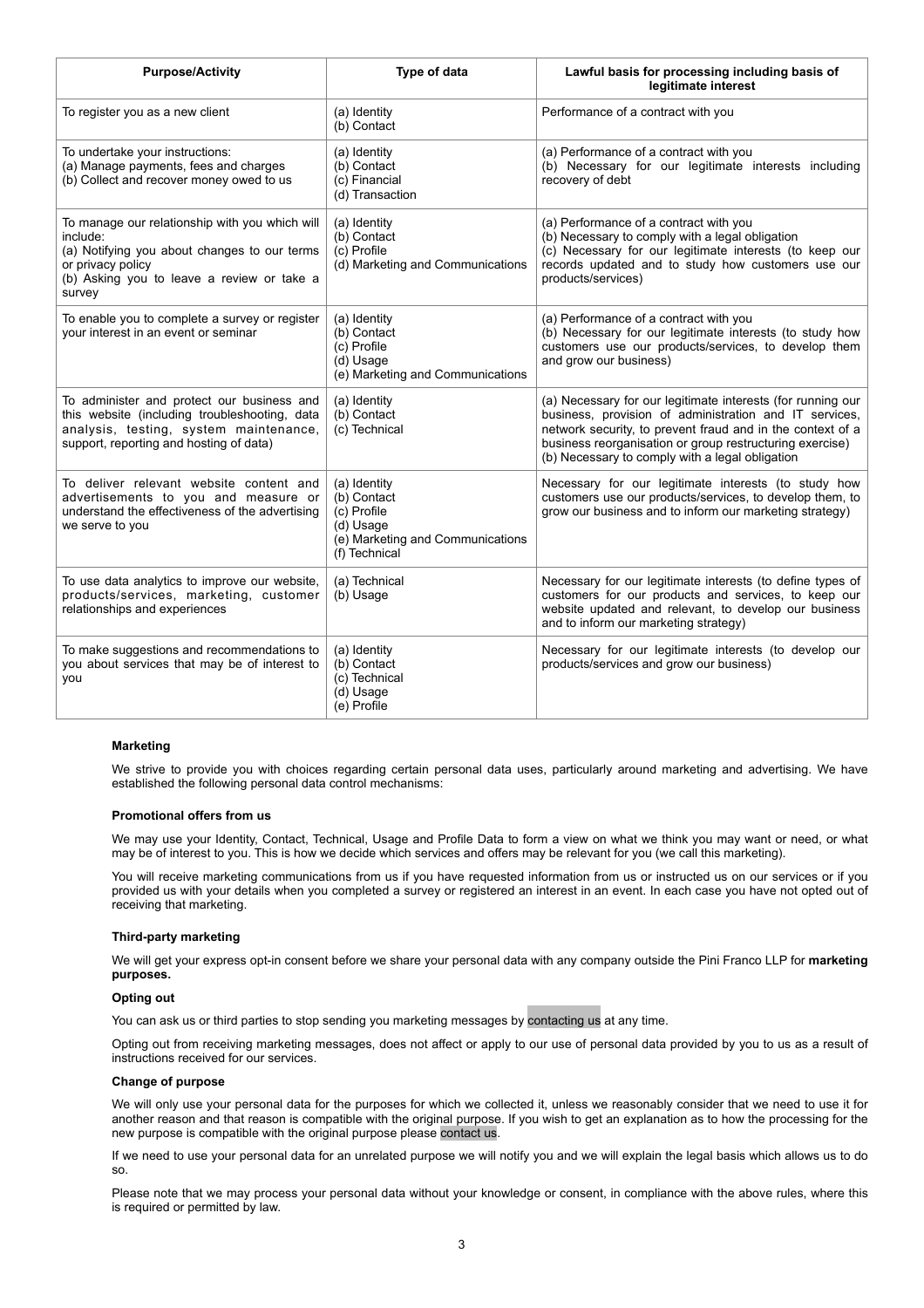# **5. Disclosures of your personal data**

We may have to share your personal data with the parties set out below for the purposes set out in the table in paragraph 4 above.

- Internal Third Parties.
- **External Third Parties.**
- Third parties to whom we may choose to sell, transfer or merge parts of our business or our assets with. Alternatively, we may seek to acquire other businesses or merge with them. If a change happens to our business, then the new owners may use your personal data in the same way as set out in this privacy notice.

We require all third parties to respect the security of your personal data and to treat it in accordance with the law. We do not allow our third-party service providers to use your personal data for their own purposes and only permit them to process your personal data for specified purposes and in accordance with our instructions.

# **6. International transfers**

If we need to transfer your personal data out of the EEA, we ensure a similar degree of protection is afforded to it by ensuring at least one of the following safeguards is implemented:

- We will only transfer your personal data to countries that have been deemed to provide an adequate level of protection for personal data by the European Commission. For further details, see European Commission: Adequacy of the protection of personal data in non-EU countries.
- Where we use certain service providers, we may use specific contracts approved by the European Commission which give personal data the same protection it has in Europe. For further details, see European Commission: Model contracts for the transfer of personal data to third countries.
- Where we use providers based in the US, we may transfer data to them if they are part of the Privacy Shield which requires them to provide similar protection to personal data shared between the Europe and the US. For further details, see European Commission: EU-US Privacy Shield.

Please contact us if you want further information on the specific mechanism used by us when transferring your personal data out of the EEA.

# **7. Data security**

We have put in place appropriate security measures to prevent your personal data from being accidentally lost, used or accessed in an unauthorised way, altered or disclosed. In addition, we limit access to your personal data to those employees, agents, contractors and other third parties who have a business need to know. They will only process your personal data on our instructions and they are subject to a duty of confidentiality.

We have put in place procedures to deal with any suspected personal data breach and will notify you and any applicable regulator of a breach where we are legally required to do so.

# **8. Data retention**

# **How long will you use my personal data for?**

We will only retain your personal data for as long as necessary to fulfil the purposes we collected it for, including for the purposes of satisfying any legal, accounting, or reporting requirements.

To determine the appropriate retention period for personal data, we consider the amount, nature, and sensitivity of the personal data, the potential risk of harm from unauthorised use or disclosure of your personal data, the purposes for which we process your personal data and whether we can achieve those purposes through other means, and the applicable legal requirements.

In some circumstances we may anonymise your personal data (so that it can no longer be associated with you) for research or statistical purposes in which case we may use this information indefinitely without further notice to you.

### **9. Your legal rights**

In certain circumstances you have rights under data protection laws relating to your personal data.

- *Request access to your personal data*.
- *Request correction of your personal data*.
- *Request erasure of your personal data*.
- *Object to processing of your personal data*.
- *Request restriction of processing your personal data*.
- *Request transfer of your personal data*.
- *Right to withdraw consent*.

If you wish to exercise any of the rights set out above, please contact us.

# **No fee usually required**

You will not have to pay a fee to access your personal data (or to exercise any of the other rights). However, we may charge a reasonable fee if your request is clearly unfounded, repetitive or excessive. Alternatively, we may refuse to comply with your request in these circumstances or if we are required to retain information for the purposes of satisfying any legal, accounting, or reporting requirements.

### **What we may need from you**

We may need to request specific information from you to help us confirm your identity and ensure your right to access your personal data (or to exercise any of your other rights). This is a security measure to ensure that personal data is not disclosed to any person who has no right to receive it. We may also contact you to ask you for further information in relation to your request to speed up our response.